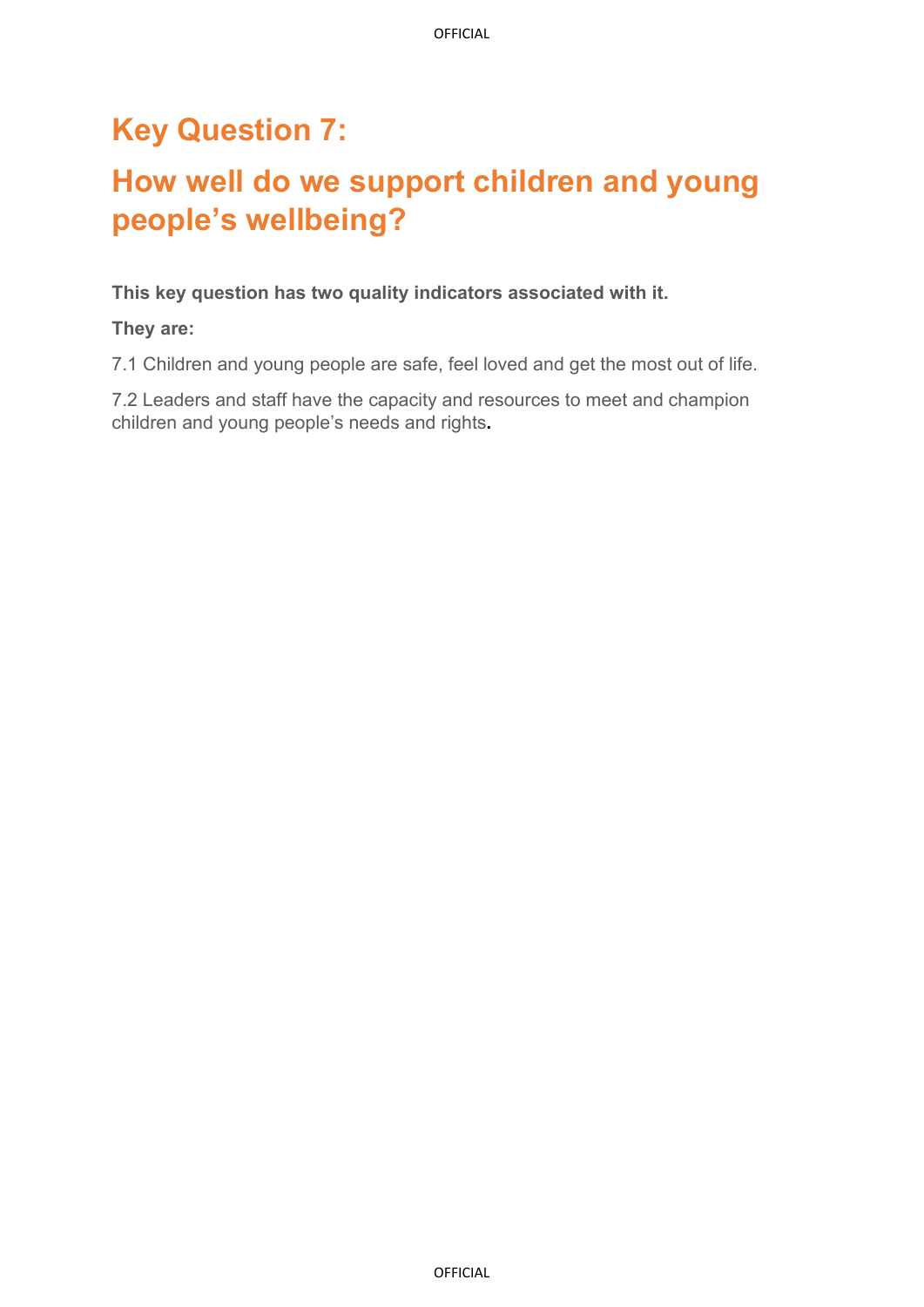## **Quality Indicator 7.1: Children and young people are safe, feel loved and get the most out of life.**

Key areas include the extent to which children and young people:

- Feel safe and are protected from harm.
- Feel loved and their views, wishes and rights are of utmost importance to everyone.

**Quality illustrations**

• Have their aspirations met and can reach their potential.

| <b>QUAIILY IIIUSU AUVIIS</b>                                                                                                                                                                                                                                                                                                                                                                                                                                      |                                                                                                                                                                                                                                                                                                                                                                                                                                         |  |  |  |
|-------------------------------------------------------------------------------------------------------------------------------------------------------------------------------------------------------------------------------------------------------------------------------------------------------------------------------------------------------------------------------------------------------------------------------------------------------------------|-----------------------------------------------------------------------------------------------------------------------------------------------------------------------------------------------------------------------------------------------------------------------------------------------------------------------------------------------------------------------------------------------------------------------------------------|--|--|--|
| <b>Very Good</b>                                                                                                                                                                                                                                                                                                                                                                                                                                                  | <b>Weak</b>                                                                                                                                                                                                                                                                                                                                                                                                                             |  |  |  |
| Children and young people feel, and are<br>kept, safe - both emotionally and physically.<br>This is because they benefit from<br>knowledgeable staff who understand their<br>needs, listen to them and help build their<br>skills. These staff work with other agencies<br>and confidently use preventive, risk<br>assessed, practice.                                                                                                                            | The extent to which children and young<br>people are protected from harm is<br>compromised. Safe care practice is re-<br>active, and there is a failure to identify and<br>respond to indicators of concern. There is<br>insufficient collaboration with relevant<br>external partners.                                                                                                                                                 |  |  |  |
| Children and young people are confident<br>that staff will effectively challenge all forms<br>of bullying. They always have access to<br>responsible adults outside the service,<br>including and especially advocacy, who<br>always act in their best interests.                                                                                                                                                                                                 | Children and young people may not feel<br>safe, and experience being bullied, feeling<br>threatened, afraid or excluded. Their<br>wellbeing is affected by insensitive<br>responses to their concerns.<br>Networks of support outside the home are                                                                                                                                                                                      |  |  |  |
| The service fully implements national<br>guidance and best practice in child<br>protection, including child sexual<br>exploitation.                                                                                                                                                                                                                                                                                                                               | limited and do not provide the safeguards<br>required. Children and young people have<br>limited access to either informal or<br>independent advocacy.                                                                                                                                                                                                                                                                                  |  |  |  |
| Children and young people experience<br>therapeutic and stable care, which actively<br>reduces the likelihood and incidence of<br>restraint. This always follows best practice.                                                                                                                                                                                                                                                                                   | Children and young people are<br>unnecessarily subjected to restrictive<br>practices which do not follow best practice.                                                                                                                                                                                                                                                                                                                 |  |  |  |
| Children and young people enjoy warm,<br>trusting, and nurturing relationships with<br>those caring for them. They are based on<br>compassion, a full understanding of the<br>impact of their trauma and also fun.<br>Children and young people always<br>experience a high level of respect from<br>everyone involved in looking after them.<br>This respect is also reflected in the quality<br>of environment and the resources available<br>for young people. | Children and young people may feel<br>unsupported and do not believe they are<br>valued or understood by the people looking<br>after them. The care and support that<br>children and young people receive does not<br>take enough account of their rights, identity<br>or trauma. Staff fail to recognise and<br>address discrimination and intolerance.<br>Children and young people's views do not<br>consistently make a difference. |  |  |  |

#### OFFICIAL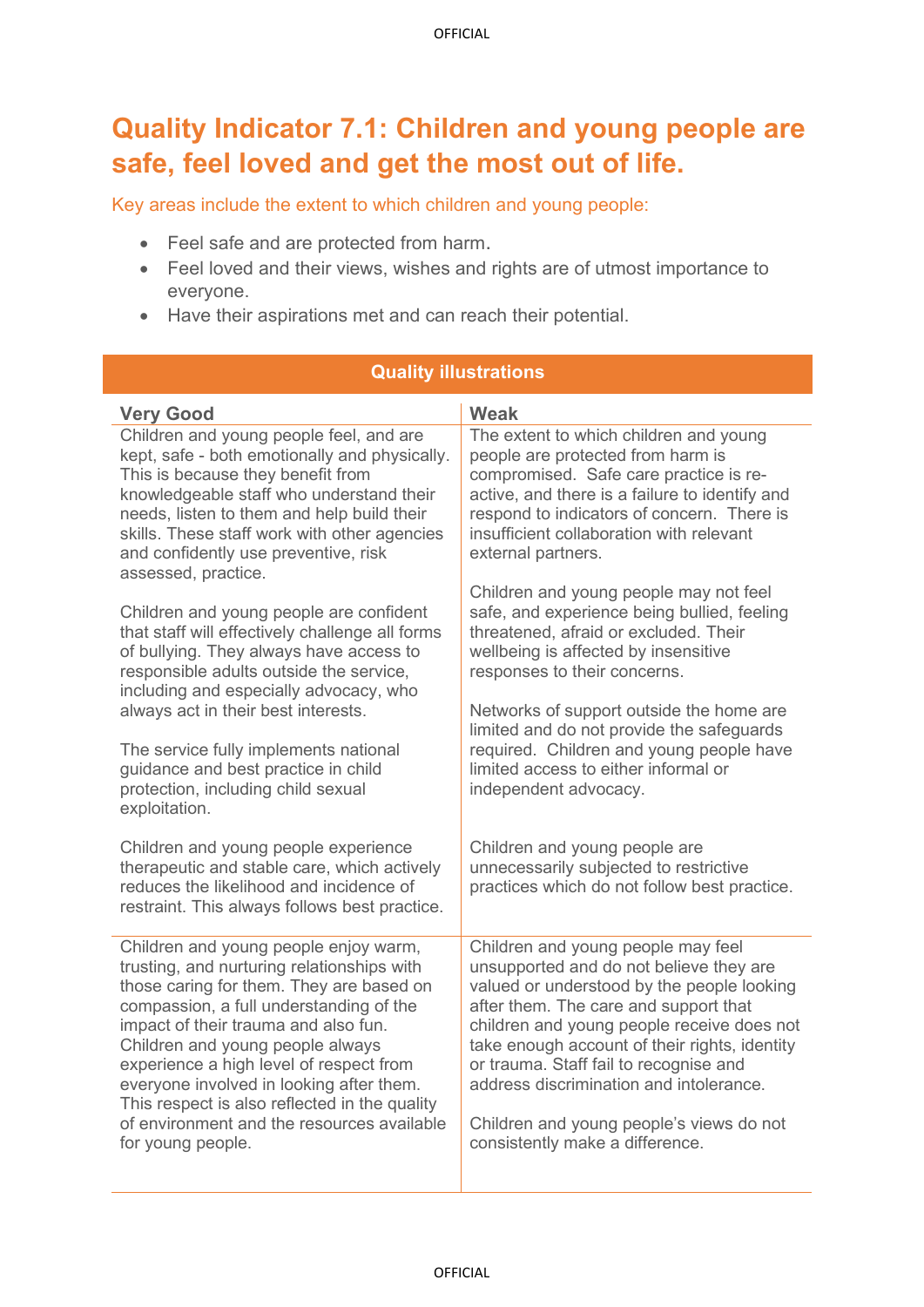| Children and young people are fully<br>engaged in their care and support. They<br>can participate meaningfully and easily in<br>all decisions affecting them.                                                                                          |                                                                                                                                                                                                                                      |
|--------------------------------------------------------------------------------------------------------------------------------------------------------------------------------------------------------------------------------------------------------|--------------------------------------------------------------------------------------------------------------------------------------------------------------------------------------------------------------------------------------|
| Children and young people benefit from<br>effective and passionate championing of<br>their legal and human rights. Their sense of<br>wellbeing, worth and identity is protected<br>and nurtured.                                                       |                                                                                                                                                                                                                                      |
| Children and young people's physical and<br>mental health is given the priority which<br>reflects their importance as a pre-requisite<br>to making the most out of life.                                                                               | Children and young people's physical and<br>mental health is not given sufficient<br>attention.                                                                                                                                      |
| Connections to family, brothers and sisters,<br>friends and the community are championed<br>and fostered where this is in children and<br>young people's best interests.<br>Children and young people's individual                                     | Children and young people's sense of<br>belonging and identity are compromised<br>because they are not supported to keep<br>and develop bonds with family, brothers<br>and sisters, and friends.                                     |
| ambitions, interests and life skills are<br>consistently supported and developed.<br>They also experience new and exciting<br>experiences, which broaden their horizons.                                                                               | Care practices and activities are<br>institutionalised, repetitive and limited to, or<br>aimed at groups. There is a lack of<br>imagination in the opportunities that young<br>people could and should participate in.               |
| Children and young people receive<br>individually tailored support to participate<br>fully in learning and maximise attainment<br>and attendance. Going to, or taking part in<br>preparation for, school, college, or higher<br>education is the norm. | Children and young people are<br>disadvantaged because there is limited<br>ambition or support to build on their<br>individual strengths and develop skills.<br>School attendance is low and there is little<br>broader achievement. |
| Mealtimes are nurturing occasions and<br>young people enjoy a tasty and well-<br>balanced diet.                                                                                                                                                        | Children and young people's diet lacks<br>variety and balance. It is not enjoyed or<br>provided thoughtfully.                                                                                                                        |
| <b>Scrutiny and Improvement Actions</b>                                                                                                                                                                                                                | <b>Core inputs and processes examined</b>                                                                                                                                                                                            |
| Obtain the views of children and young<br>people, family, friends, visitors, staff,<br>managers and other professionals.                                                                                                                               | Registration certificate, conditions of<br>registration, insurance certificate                                                                                                                                                       |
| Observe staff practice and interaction<br>$\bullet$<br>with young people.                                                                                                                                                                              | Aims and objectives<br>Development plan/improvement plan,<br>including how service is meeting the                                                                                                                                    |
| Consider young people's access to<br>$\bullet$<br>advocacy and the use of communication<br>support tools in obtaining their views.                                                                                                                     | Promise.<br>Sample of care plans                                                                                                                                                                                                     |
| Interview staff and leadership of the<br>$\bullet$<br>service.                                                                                                                                                                                         | Staff recruitment procedures<br>٠                                                                                                                                                                                                    |
|                                                                                                                                                                                                                                                        | Service training plan and records                                                                                                                                                                                                    |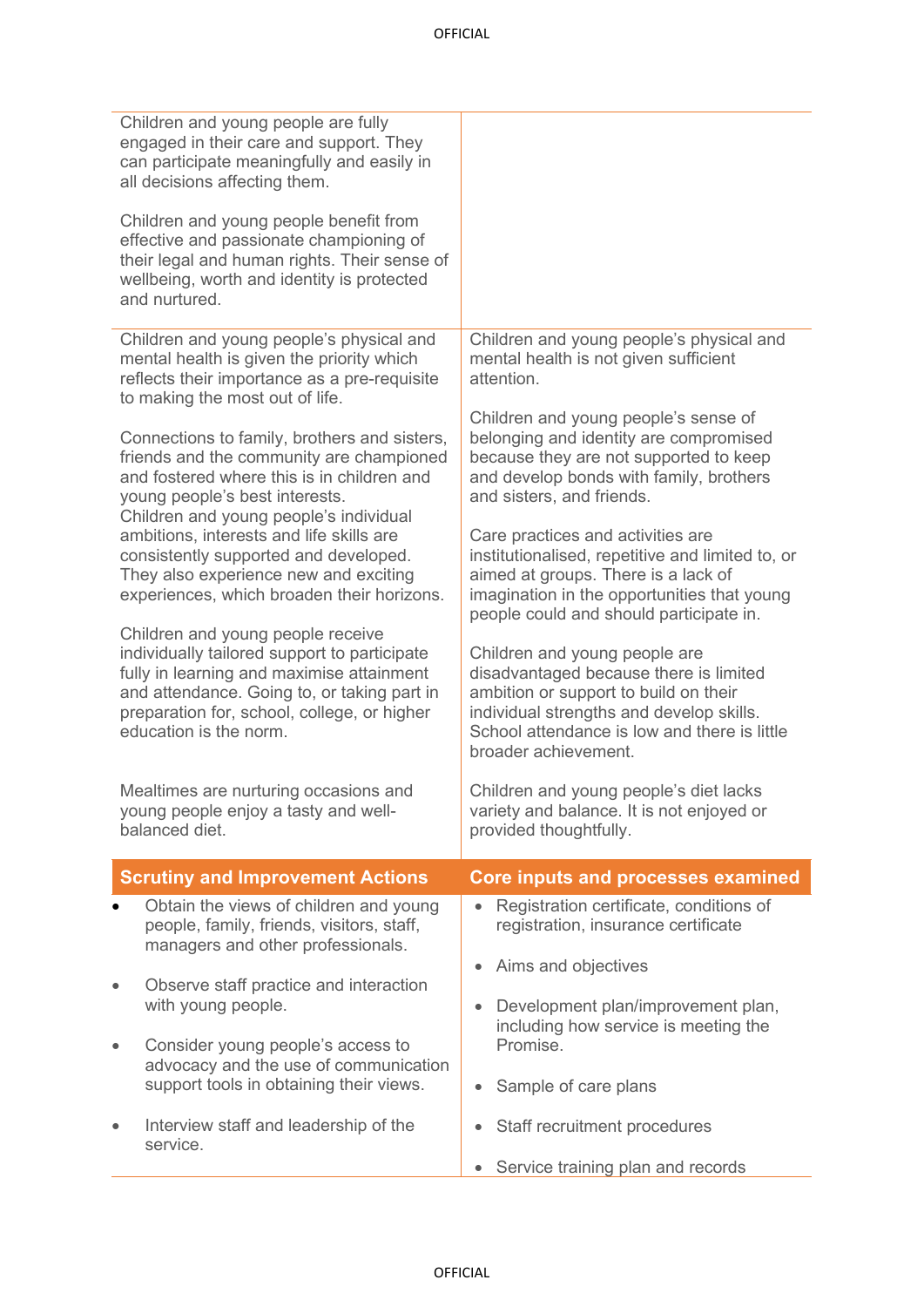| $\bullet$ | Seek the views of external<br>professionals. | $\bullet$ | Complaints received by the service                                                     |
|-----------|----------------------------------------------|-----------|----------------------------------------------------------------------------------------|
| $\bullet$ | Inspect the setting.                         | $\bullet$ | Maintenance records                                                                    |
|           |                                              | $\bullet$ | <b>Infection Control</b>                                                               |
|           |                                              | $\bullet$ | Medication records and systems                                                         |
|           |                                              | $\bullet$ | <b>Staffing Needs Assessment</b>                                                       |
|           |                                              | ۰         | Admissions and matching process                                                        |
|           |                                              | $\bullet$ | Protection issues and practice<br>frameworks including the child<br>protection policy. |
|           |                                              |           | <b>Accident /Incident records</b>                                                      |
|           |                                              | ٠         | Continuing care welfare assessments                                                    |
|           |                                              | $\bullet$ | Track young people's experiences                                                       |
|           |                                              |           | Management oversight and governance<br>of risk                                         |
|           |                                              |           | The physical environment                                                               |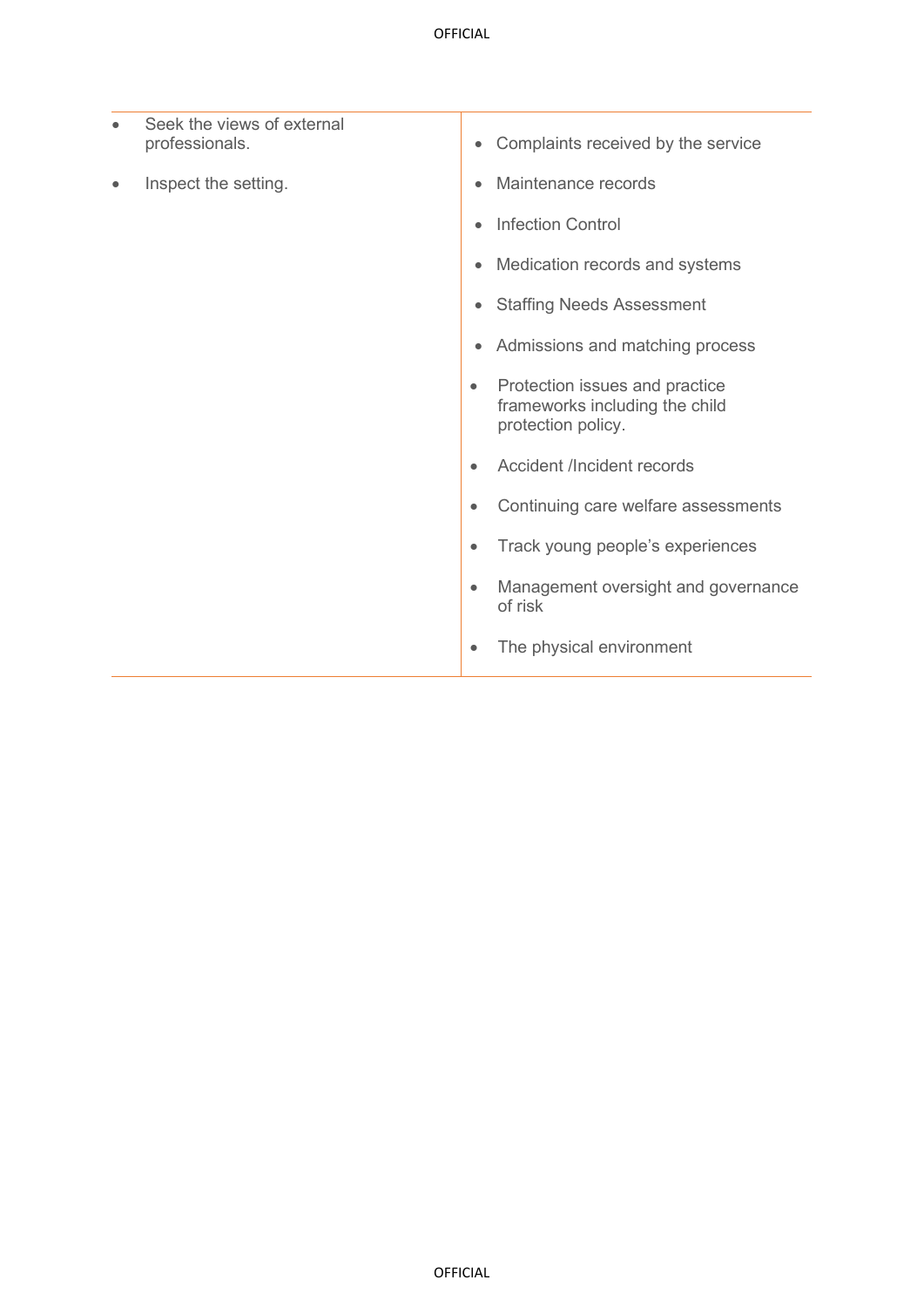## **Quality Indicator 7.2: Leaders and staff have the capacity and resources to meet and champion children and young people's needs and rights.**

Key areas include the extent to which:

- Leaders and staff are confident in their practice and are well supported.
- Staffing levels and skills are right to meet the needs and rights of young people.
- Self-evaluation and quality assurance maintain safe care and young people's rights. They drive improvement in every aspect of children and young people's lives.

| <b>Very Good</b>                                                                                                                                                                                                                                                                             | Weak                                                                                                                                                                                                                                                           |
|----------------------------------------------------------------------------------------------------------------------------------------------------------------------------------------------------------------------------------------------------------------------------------------------|----------------------------------------------------------------------------------------------------------------------------------------------------------------------------------------------------------------------------------------------------------------|
| Leaders ensure the culture is inspiring,<br>supportive and empowering. They model<br>high standards of practice and successfully<br>seek the best possible outcomes for<br>children and young people.                                                                                        | The vision for the service lacks clarity and<br>is not sufficiently focussed on children and<br>young people's rights. Leadership lacks the<br>necessary stability, energy or direction.                                                                       |
| External managers are clear about their<br>roles and responsibilities, particularly<br>around positive admissions and good<br>matching. They play a key role as<br>champions for young people and in<br>monitoring the quality of their experiences,<br>safeguarding and improving outcomes. | External managers do not provide an<br>effective contribution to safe, good and<br>improving outcomes                                                                                                                                                          |
| The home has the right number of staff,<br>with the right skills and experience, always<br>working. The staff team is stable which<br>allows young people to develop and enjoy<br>secure and trusting relationships.                                                                         | The numbers of staff deployed at any one<br>time is not responsive enough to meet<br>children and young people's needs all the<br>time. There is a lack of consistency and<br>continuity which limits children and young<br>people's ability to build trusting |
| Staff know young people very well and<br>recognise they are often the experts in<br>identifying their own needs. Risk is well<br>understood and managed effectively.                                                                                                                         | relationships.<br>Safer recruitment practices are not<br>rigorously followed. Staff lack the<br>knowledge, experience and skills to meet                                                                                                                       |
| Staff are safely recruited. Children and<br>young people are actively involved in this<br>process. Everyone is individually equipped,                                                                                                                                                        | all the needs of the children and young<br>people. Risk is not managed well.                                                                                                                                                                                   |
| and supported, to successfully meet all the<br>needs of the children and young people.                                                                                                                                                                                                       | There is little evidence of work with young<br>people being based on skilful therapeutic<br>relationships and trauma informed practice.                                                                                                                        |
| Staff confidently deliver the best quality<br>support and therapeutic, trauma informed                                                                                                                                                                                                       | There is little commitment to this in service<br>development planning.                                                                                                                                                                                         |

### **Quality Illustrations**